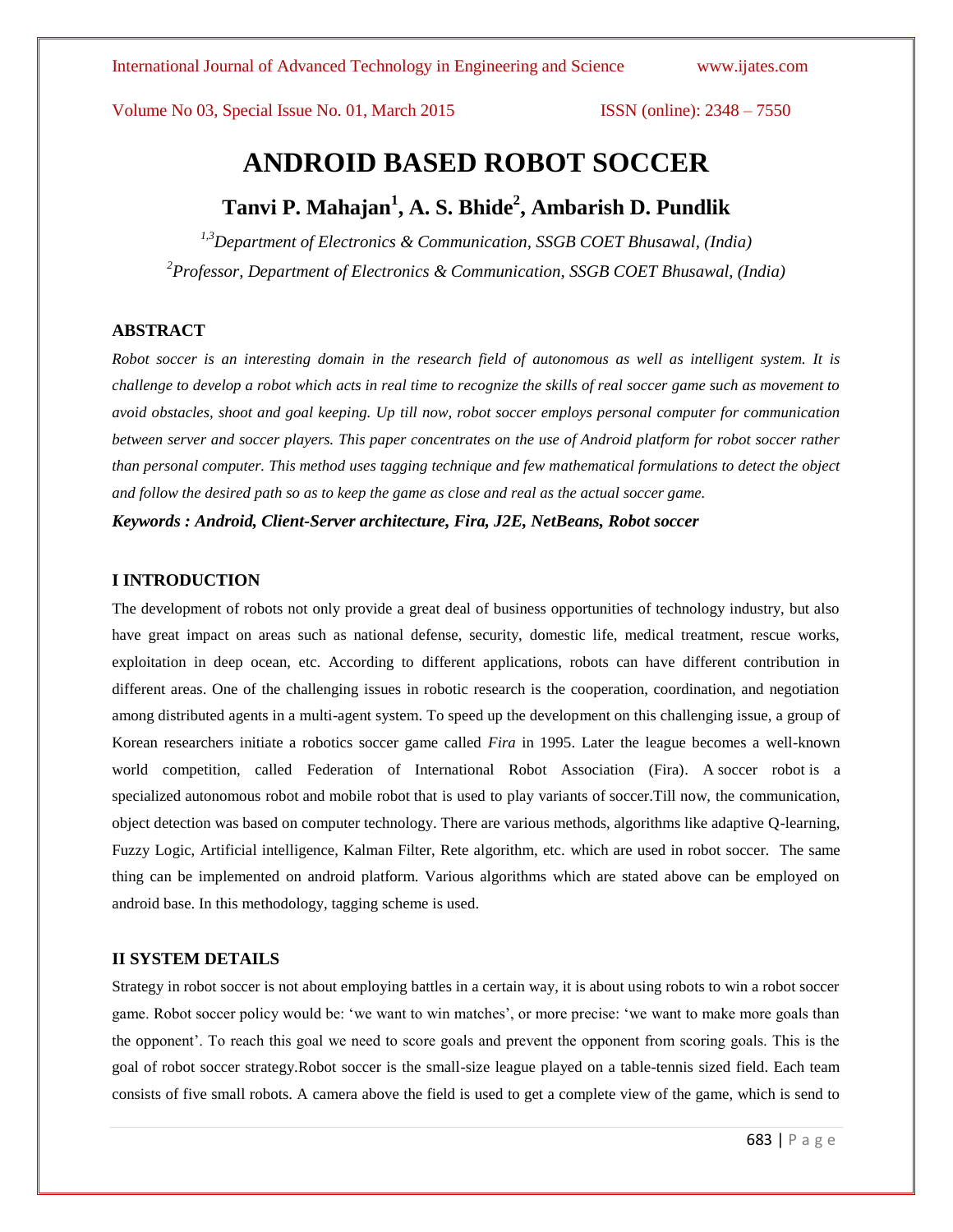the computers of the teams on the side of the field. From this image a world model is constructed using the color coding of the ball and the different robots. We use an orange golf ball as the soccer ball. Using this world model the actions of the different robots are determined and send to the robots. The games in this league are typically very fast and chaotic. Fig. 1 shows the general schematic of system configuration.





**Fig. 4: Working Flow of the System**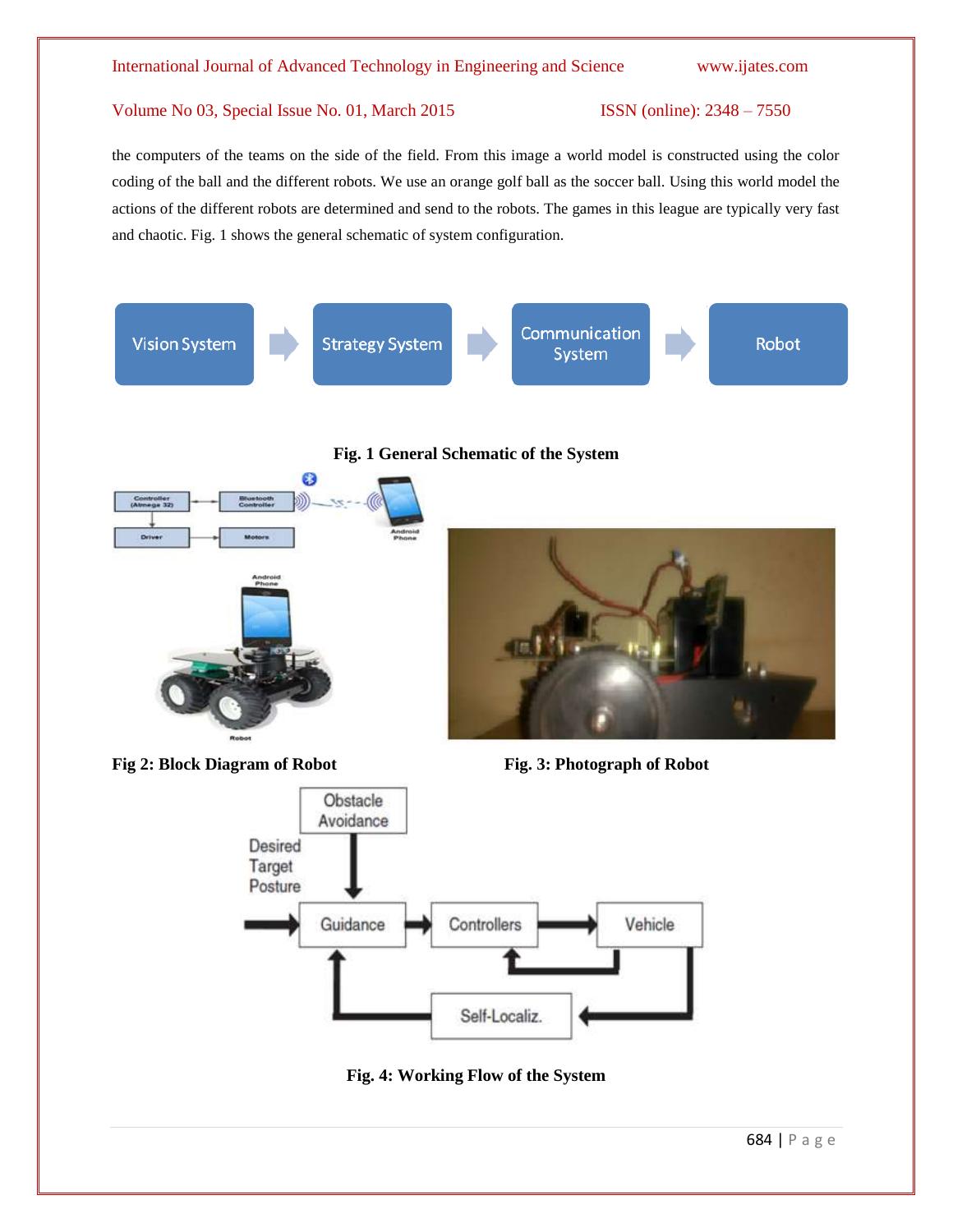In this methodology, tagging scheme is used. The object to be followed is identified from the image by tagging it. & then depending upon the role of each robot the task is accomplished. Figure 2  $\&$  3 shows the block diagram and photograph of the robotic system.

There are five main subsystems in which all others are contained.

- $\triangleright$  The vision system records data on the robot and obstacle positions.
- $\triangleright$  The strategy system decides where the robots should move and solve the problem.
- $\triangleright$  The communication system transmits the commands from the strategy system to the robot through communication media.
- $\triangleright$  The on-board control system processes the data received from the communication system and executes the required commands.

The robot system controls the mechanical elements of the robot.

The working flow of the system is shown in figure 4. As soon as the supply is turned ON, the android unit for the nearby Bluetooth device. The Bluetooth module drives the current of 20mA to 30mA (average of 25mA), while pairing with the android unit. After pairing with the android unit, the Bluetooth module drives the current of 8mA. The camera of the android unit captures the images on the field in real time. These captured frames are further transferred the system on the robotic vehicle through Bluetooth module HC-06. The Bluetooth module communicates with microcontroller ATMEGA 32 at baud rate of 9600. The desired information is extracted from the captured images which are used by the strategy system. Strategy system includes microcontroller, motor driver, etc. As per the strategy microcontroller gives commands to motor driver L293D, so that the robot can move in forward, reverse, left or right direction. Here the motors used are of 60 RPM.

# **III MATHEMATICAL FORMULATION**

In order to make the right movement of the robot, mathematical formulation is necessary. Here coordinate theory is used to determine the velocity as well as the angle between the nearest hurdle or ball and the robot. The velocity of the robot can be estimated as-

$$
V = K1.de-Ka.0c \quad (1)
$$

$$
V = K1.de-Ka.0c \quad (2)
$$

Where,  $K_p$  is proportional gain.

The proportional gain is nothing but the correction signal which is directly proportional to the error. There are different values of  $k_p$  for different angles. If smaller Kp is used for bigger angle errors and also for the small angle error, the velocity values sent to the robot are smaller than the required values.

### **IV SOFTWARE DETAILS**

When the android application is initialized, there are four GUI steps to initialize the movement of the robot. As soon as the Application is started, first step shows a GUI button to proceed as shown below-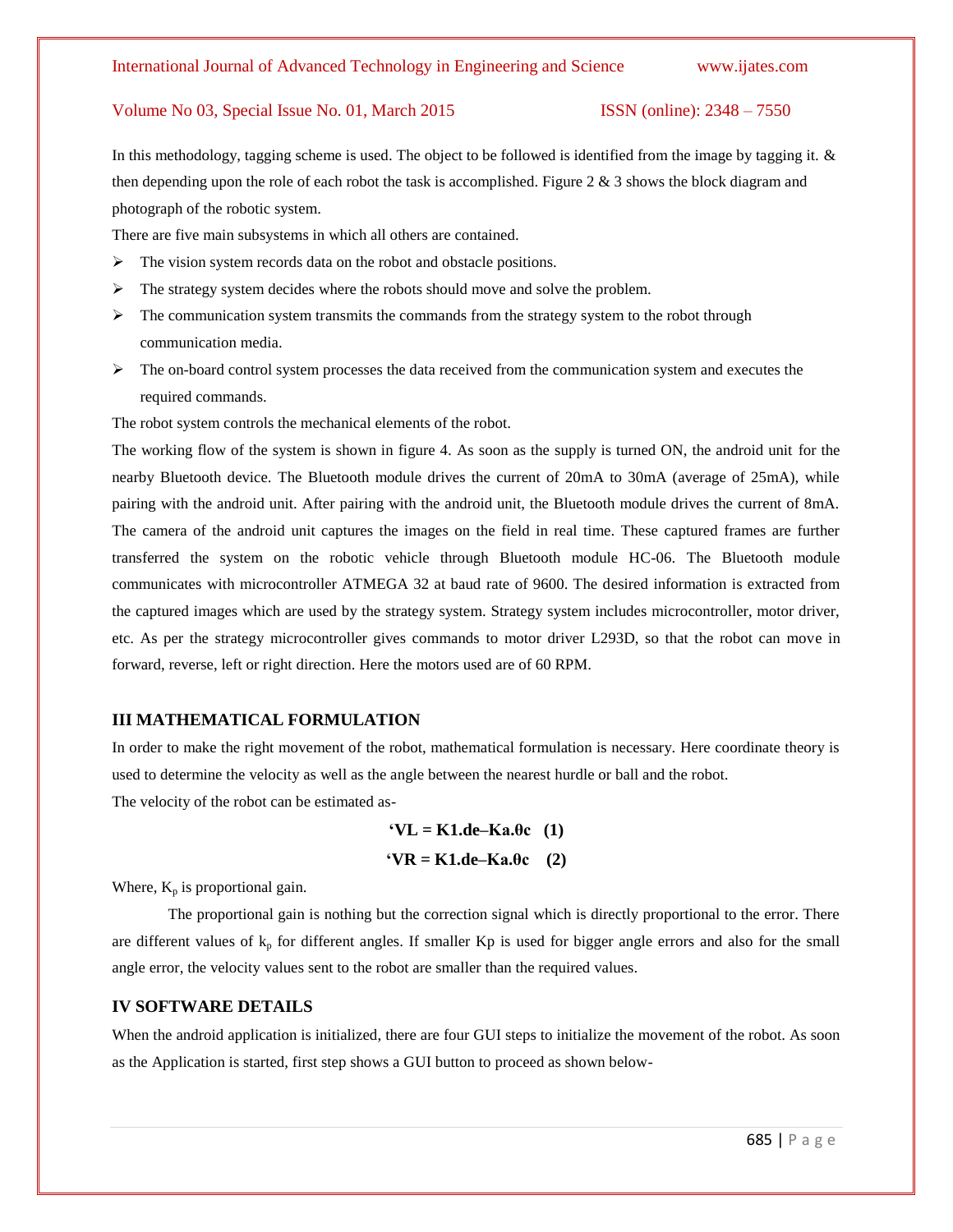

# **Fig. 5: First GUI Screen of Android Application**

After clicking Proceed, we get the second screen which asks to turn ON the Bluetooth of the android unit as shown below-



# **Fig. 6: Second GUI Screen of Android App**

After selecting the desired Bluetooth device, here H-C-2010-06-01, camera starts. We have to tap on the screen to select the object. As soon as we tap on the screen, robot starts to follow it & accordingly moves in forward, reverse, left or right direction.



**Fig.7: Third GUI Screen of Android App**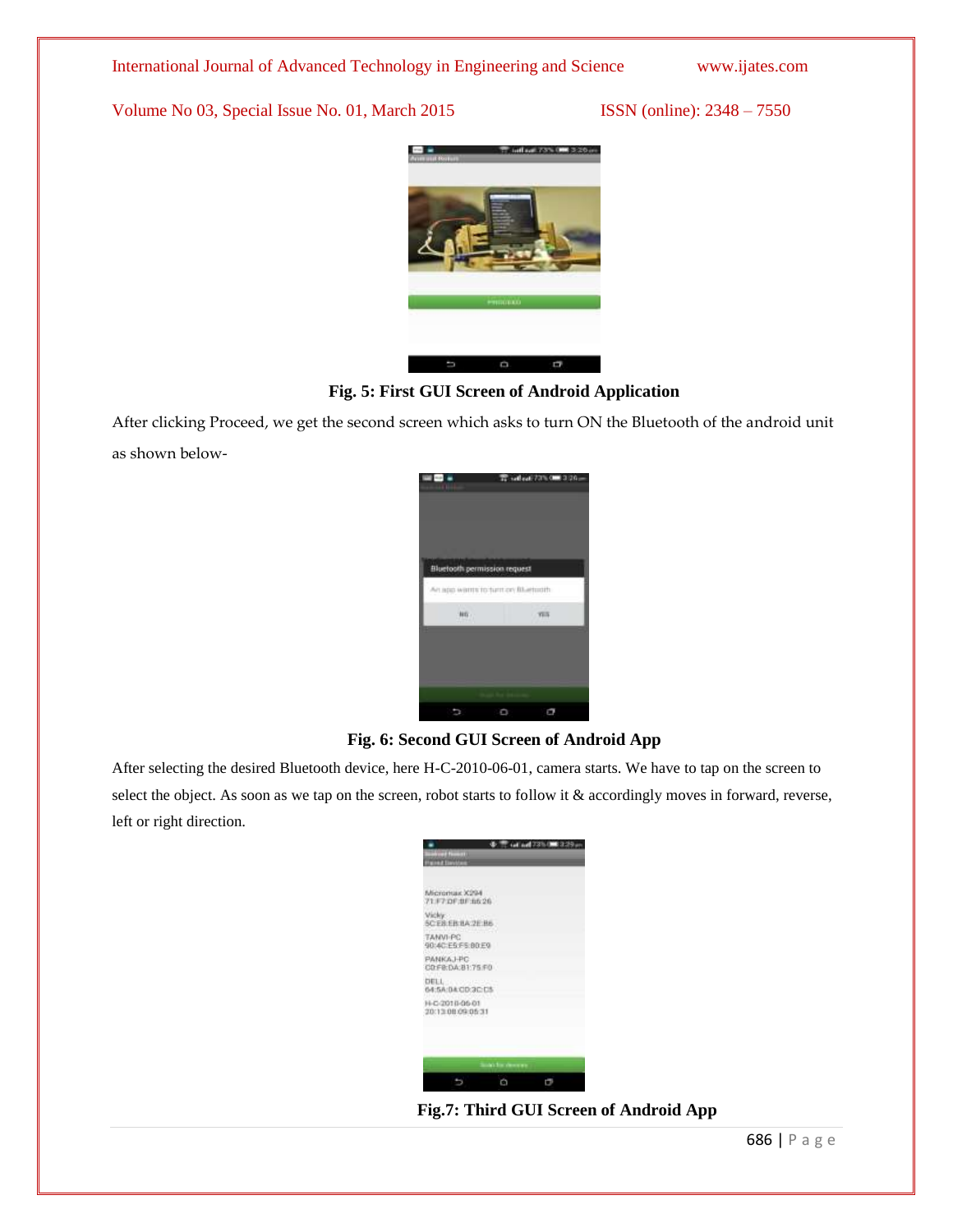### **4.1 Java 2 Standard Edition (J2SE)**

Java Platform or Standard Edition is a widely used platform for programming in the Java language. It is the Java Platform used to deploy portable applications for general use. In practical terms, Java SE consists of a virtual machine, which must be used to run Java programs, together with a set of libraries (or "packages") needed to allow the use of file systems, networks, graphical interfaces, and so on, from within those programs.

### **4.2 NetBeans Platform**

The NetBeans Platform is a reusable framework for simplifying the development of Java Swing desktop applications. The NetBeans IDE bundle for Java SE contains what is needed to start developing NetBeans plugins and NetBeans Platform based applications; no additional SDK is required. Applications can install modules dynamically. Any application can include the Update Centre module to allow users of the application to download digitally-signed upgrades and new features directly into the running application. Reinstalling an upgrade or a new release does not force users to download the entire application again. The platform offers reusable services common to desktop applications, allowing developers to focus on the logic specific to their application. Among the features of the platform are:

- $\triangleright$  User interface management (e.g. menus and toolbars)
- $\triangleright$  User settings management
- $\triangleright$  Storage management (saving and loading any kind of data)
- $\triangleright$  Window management
- $\triangleright$  Wizard framework (supports step-by-step dialogs)
- > NetBeans Visual Library
- $\triangleright$  Integrated Development Tools

### **4.3 Client-Server Architecture using Serialized Objects / Serialization**

In case the project needs client-server communication this is how it is handled in java-First step is to use data structures like Vectors and Lists. These come under Java Collections API. Secondly we declare our own classes using these data structures. E.g. a class Student to hold all the student information. Now these classes need to be precompiled and called within Java application as libraries. This is called as a Java Class Library**.** Now class objects cannot be sent via network directly. We need to convert these objects to bytes so that they can be sent/received. To do this we must use a concept called as Serialization. Basically it is a concept where in objects are converted to byte streams so that they can be sent via network and vice versa. The reverse process is called as deserialization. Finally to send these bytes them via network we need Java Networking.

### **V CONCLUSION**

Today's era is Smartphone's era. Use of android platform makes communication faster & efficient. The use of android can be further extended for robotic soccer. Android based object detection algorithm could be used as one of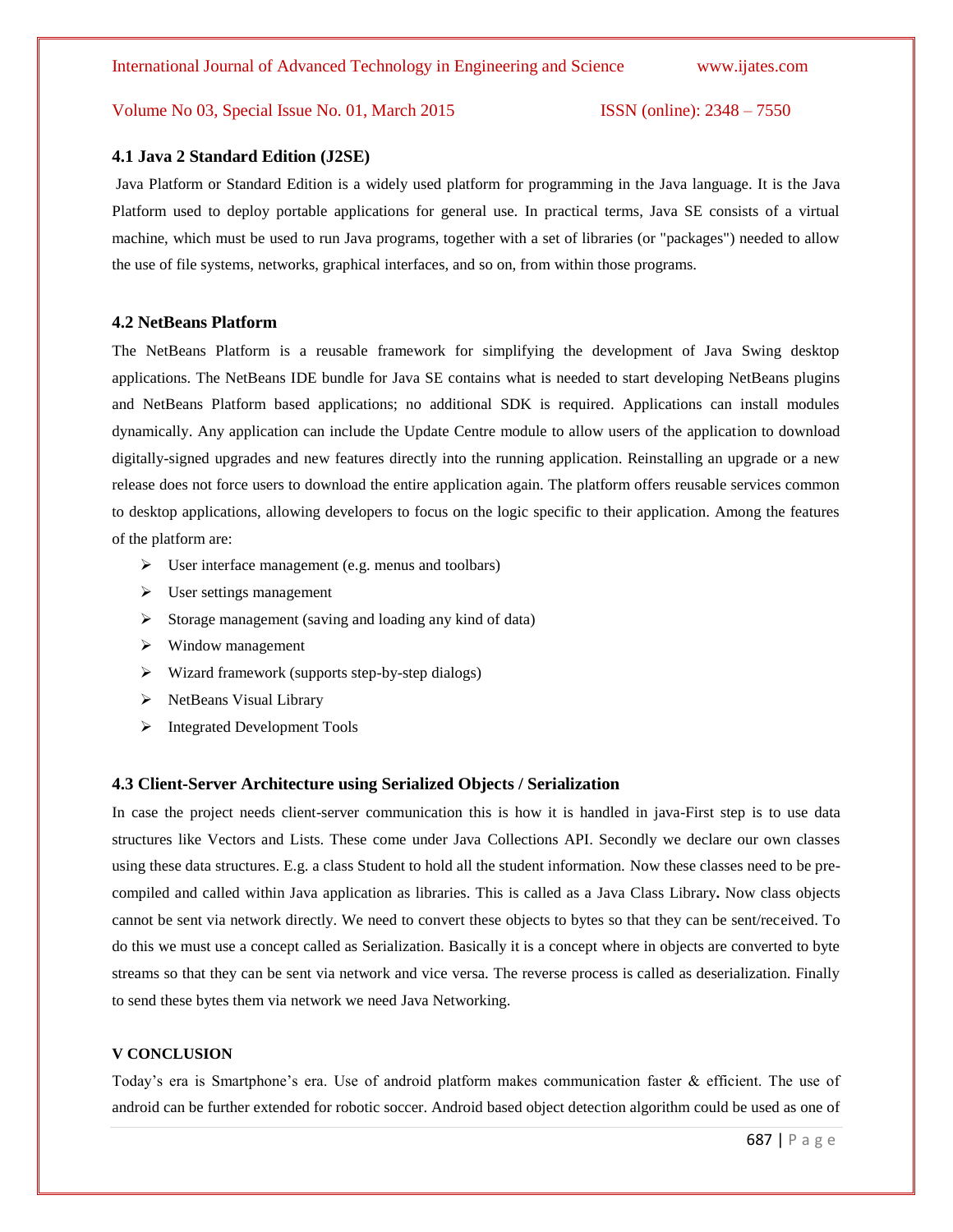the strategy in real robot soccer competition. Thus, using obstacle avoidance algorithm, robot can be made to move in curve shape, avoiding opponent robots or any other obstacles. Depending on positioning, robot can be made to move in straight line towards opponent goalie avoiding other robots or obstacles. The image processing algorithm, object recognition algorithm are successfully implemented  $\&$  tested on smart phone equipped with digital camera i. e. HTC Desire 816.

# **VI ADVANTAGES**

- $\triangleright$  We are using android platform we do not need overhead camera on the field as the camera is built in android unit itself.
- $\triangleright$  The android platform makes the communication in real time with minimum noise.
- $\triangleright$  Remote desktop is not required as strategy system.

# **VII LIMITATIONS**

- There is difficulty in color identification in varying lightening conditions on the field.
- $\triangleright$  The background & foreground must be highly contrasted to each other

# **VIII FUTURE SCOPE**

To achieve the goal perfectly, the robot must recognize the ball accurately in any lightening condition. Also it must recognize the difference between the ball & object if both are of same color. This may be achievable if image processing is improved.

# **REFERENCES**

- **[1]** Awang Hendrianto Pratomo, Anton Satria Prabuwono, Mohd. Shanudin Zakaria, Khairuddin Omar, Md. Jan Nordin, Shahnorbanun Sahran, Siti Norul Huda Sheikh Abdullah and Anton Heryanto, *Position and Obstacle Avoidance Algorithm in Robot Soccer*, *Journal of Computer Science 6 (2): 173-179, 2010 ISSN 1549-3636*
- **[2]** ThiloWeigel, Jens-Steffen Gutmann, Associate Member, IEEE, Markus Dietl, Alexander Kleiner, and Bernhard Nebel, *CS Freiburg: Coordinating Robots for Successful Soccer Playing IEEE TRANSACTIONS ON ROBOTICS AND AUTOMATION, VOL. 18, NO. 5, OCTOBER 2002*
- **[3]** Martin LauerRoland Hafner, Sascha Lange, Martin Riedmiller, *Cognitive Concepts in Autonomous Soccer Playing Robots*, Institute of Measurement and Control, Karlsruhe Institute of Technology, Engler-Bunte-Ring 21, 76131 Karlsruhe, GermanyInstitute of Computer Science, University of Freiburg, 79110 Freiburg, Germany
- **[4]** Shih-Lin Wuy,Yi-Ren Liou, Wei-Hua Lin, Ming-Han Wu, *A Multi-agent Algorithm for Robot Soccer Games in Fira Simulation League*, Department of Computer Science and Information Engineering Chang Gung University, Kwei-Shan Tao-Yuan, Taiwan, R.O.C